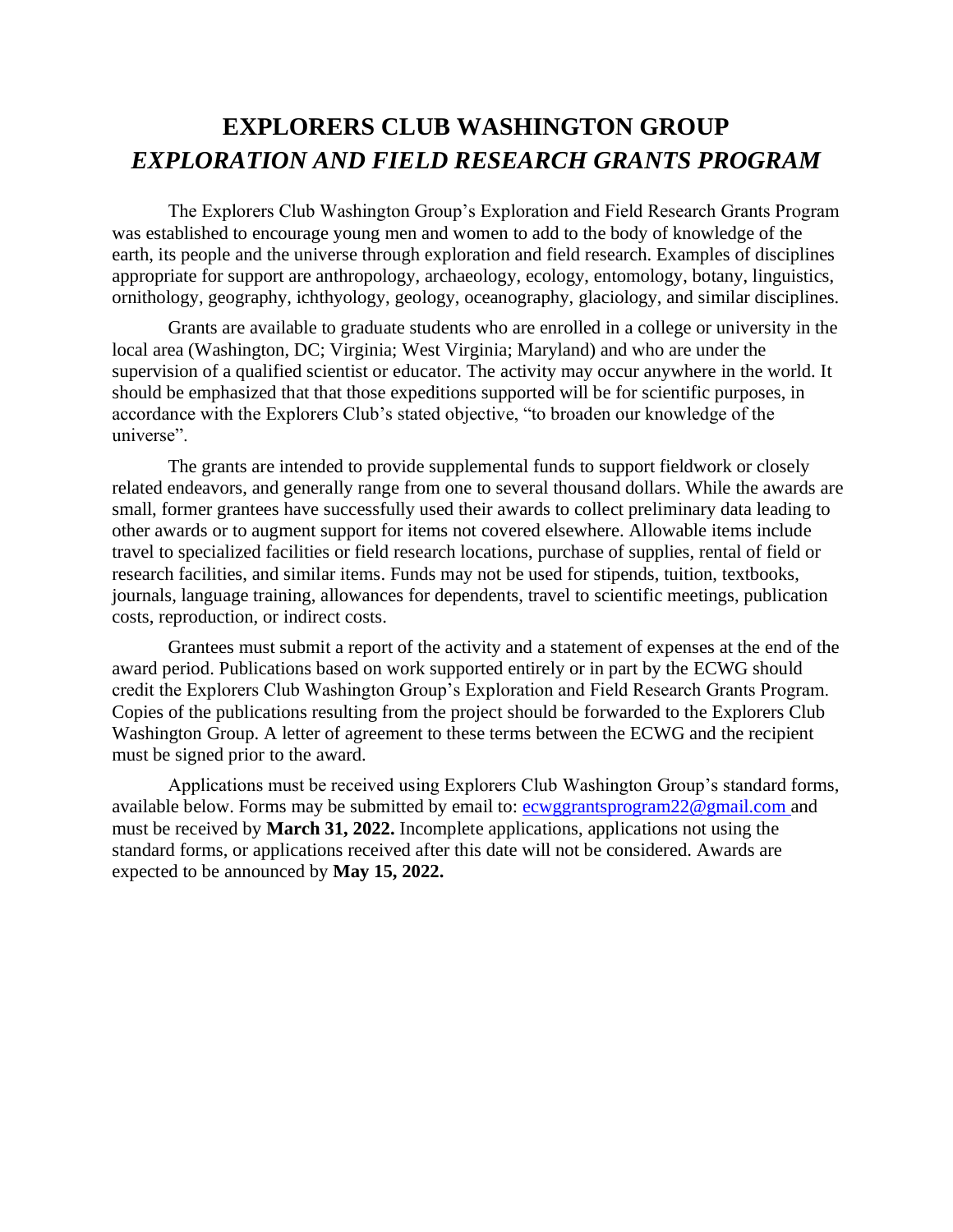# **EXPLORERS CLUB WASHINGTON GROUP**

### *EXPLORATION AND FIELD RESEARCH GRANTS PROGRAM*

#### *WHO MAY SUBMIT:*

Any graduate student enrolled in a college or university in the local area (Washington, DC; Virginia; West Virginia; or Maryland).

### *WHAT TO SUBMIT:*

- . 1) One copy of the application package, which includes:
- Application Form
- Curriculum Vitae Form
- Abstract of the Project
- Project Description
- Budget
- . 2) Two references to be submitted separately by referee to **ecwggrantsprogram22@gmail.com**. Please ensure student's name is in subject line.

### **SUBMISSION DEADLINE: March 31, 2022**

#### **EXPECTED GRANTS ANNOUNCEMENT DATE: May 15, 2022**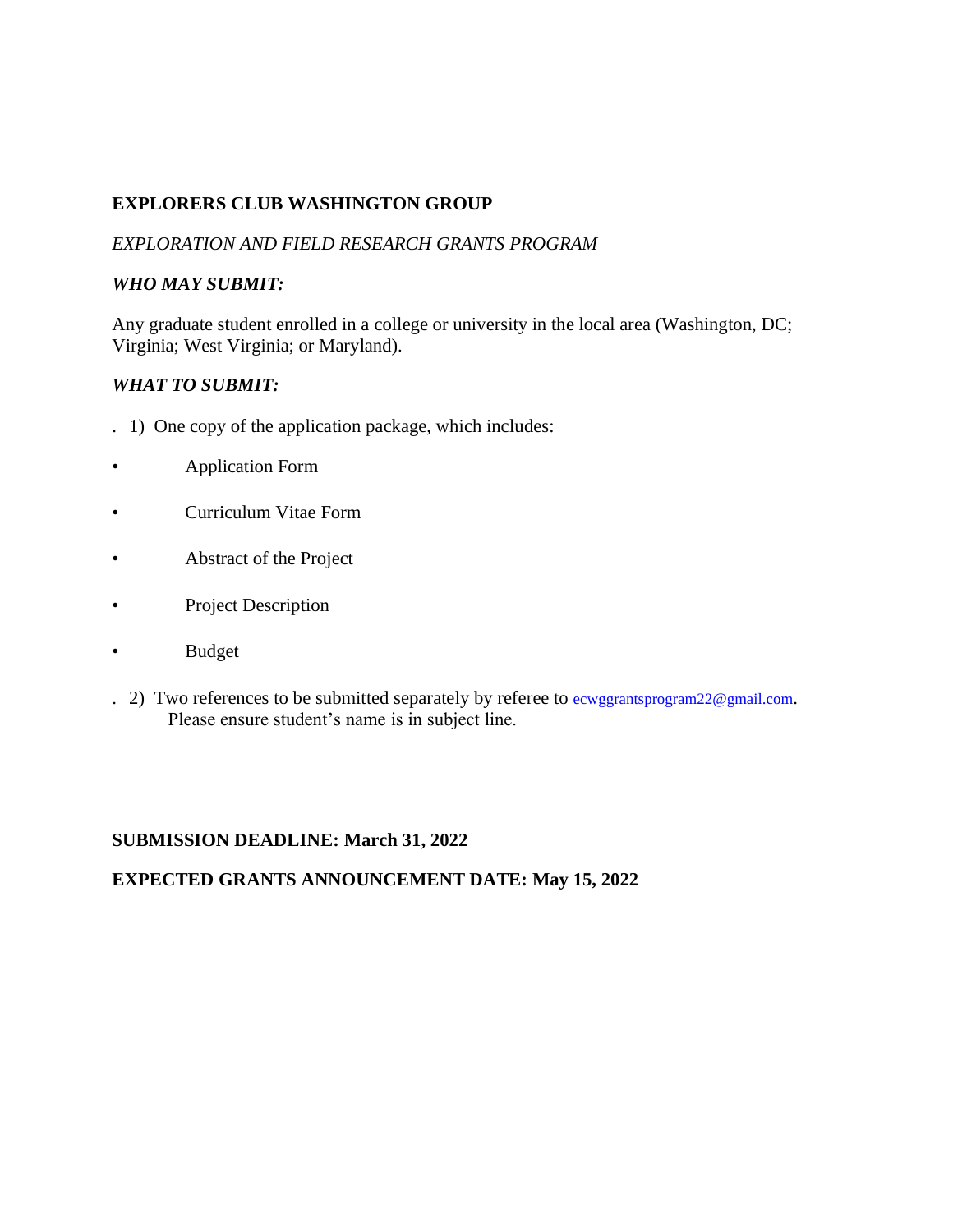# **APPLICATION FORM**

| <b>E-Mail Address:</b><br><u> 2000 - Jan James James Barnett, fransk politik (d. 1882)</u>         |  |
|----------------------------------------------------------------------------------------------------|--|
|                                                                                                    |  |
|                                                                                                    |  |
| Address (if different from above):                                                                 |  |
| <u> 1990 - Jan Barbara (j. 1980).</u><br>1901 - Johann John Barbara, frantziar idazlear (h. 1902). |  |
|                                                                                                    |  |
|                                                                                                    |  |
| <b>Graduate Supervisor of the Applicant:</b>                                                       |  |
|                                                                                                    |  |
|                                                                                                    |  |
|                                                                                                    |  |
|                                                                                                    |  |
|                                                                                                    |  |
| <b>E-Mail Address:</b>                                                                             |  |
|                                                                                                    |  |
|                                                                                                    |  |
|                                                                                                    |  |
|                                                                                                    |  |
|                                                                                                    |  |
| <b>Location of the Project:</b>                                                                    |  |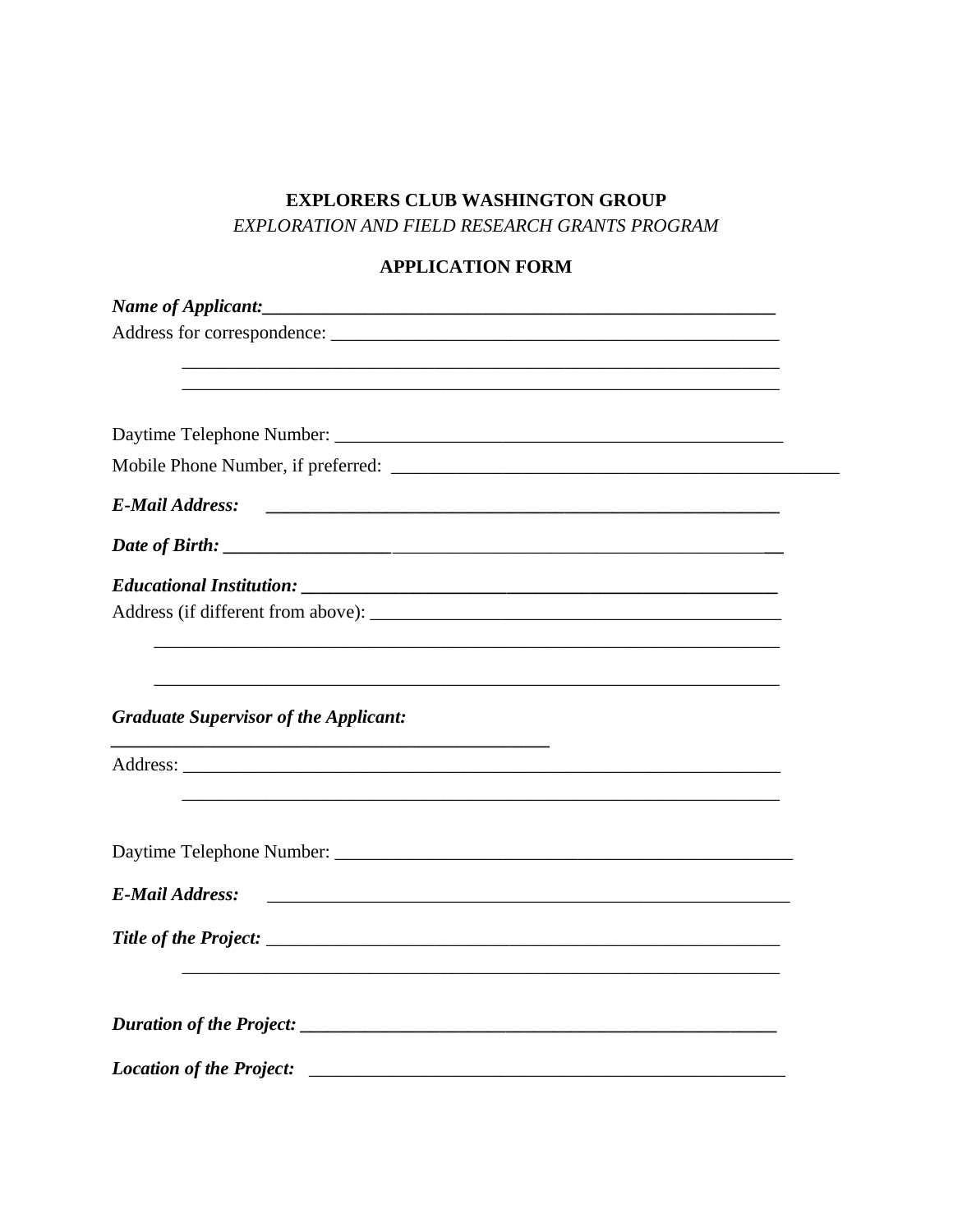# **APPLICANT'S CURRICULUM VITAE**

| <b>Undergraduate Education:</b>                                |
|----------------------------------------------------------------|
|                                                                |
|                                                                |
|                                                                |
| <b>Graduate Education:</b>                                     |
|                                                                |
|                                                                |
|                                                                |
|                                                                |
|                                                                |
| <b>Additional Graduate or Undergraduate Education, if any:</b> |
|                                                                |
|                                                                |
|                                                                |
|                                                                |
| List of your Publications (Use an attachment, if necessary):   |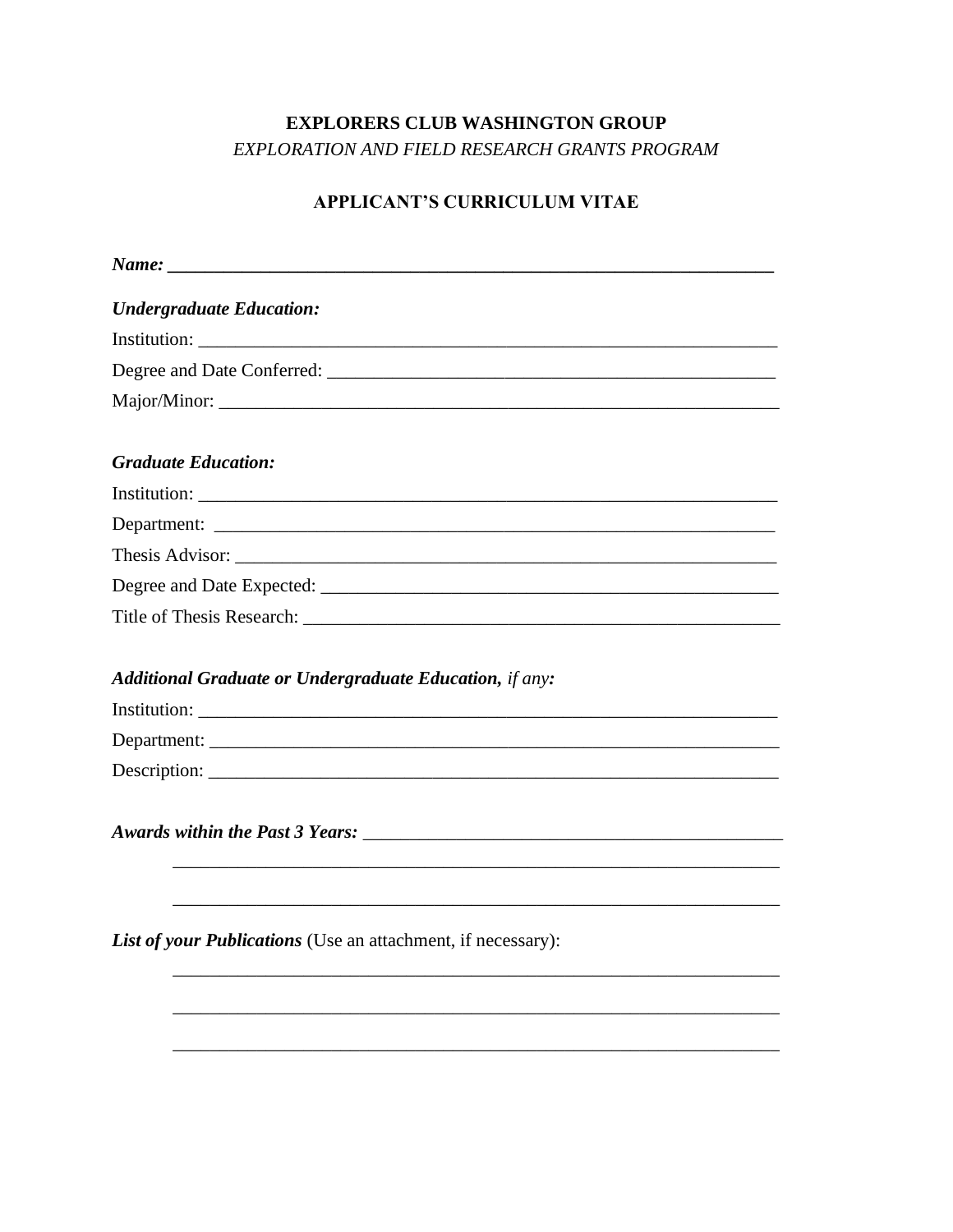### **EXPLORERS CLUB WASHINGTON GROUP**

*EXPLORATION AND FIELD RESEARCH GRANTS PROGRAM*

### **ABSTRACT OF THE PROJECT:**

Do not exceed 200 words. Please use the narrative form.

\_\_\_\_\_\_\_\_\_\_\_\_\_\_\_\_\_\_\_\_\_\_\_\_\_\_\_\_\_\_\_\_\_\_\_\_\_\_\_\_\_\_\_\_\_\_\_\_\_\_\_\_\_\_\_

*Applicant's Name: \_\_\_\_\_\_\_\_\_\_\_\_\_\_\_\_\_\_\_\_\_\_\_\_\_\_\_\_\_\_\_\_\_\_\_\_\_\_\_\_\_\_\_\_\_\_\_\_\_\_\_\_\_\_ Title of Project:* \_\_\_\_\_\_\_\_\_\_\_\_\_\_\_\_\_\_\_\_\_\_\_\_\_\_\_\_\_\_\_\_\_\_\_\_\_\_\_\_\_\_\_\_\_\_\_\_\_\_\_\_\_\_\_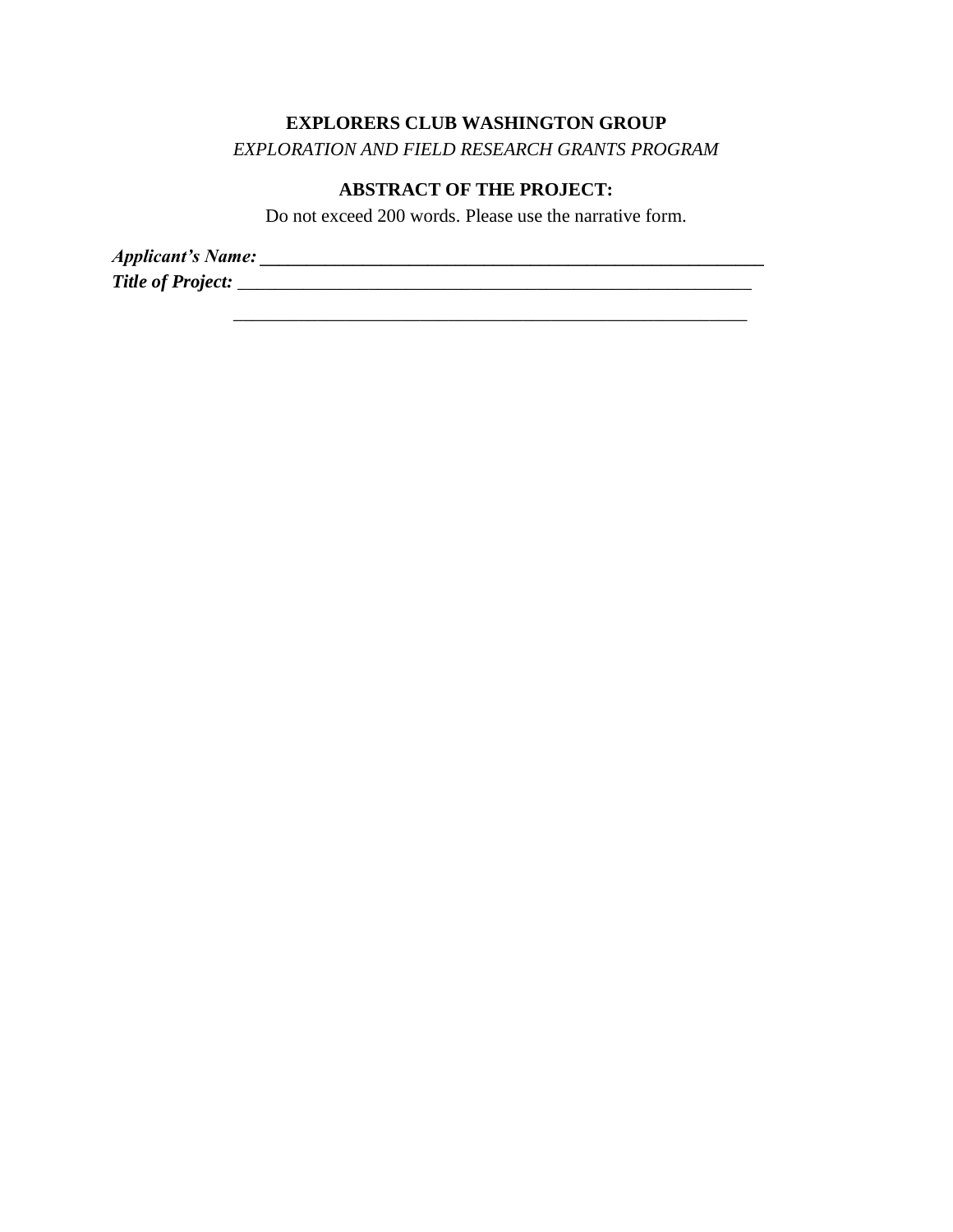# **PROJECT DESCRIPTION**

(Do not exceed 3 pages):

#### *Describe the Project, and include:*

- 1. The overall objectives of the Project
- 2. Your role in the project
- 3. The significance of your participation in the project (if you are participating in a project led by others)
- 4. The significance or expected impact of the overall project (Note: Your project will be reviewed by a team of individuals with a broad range of expertise, so placing your project in a context of broader significance will be of interest to those outside your discipline.)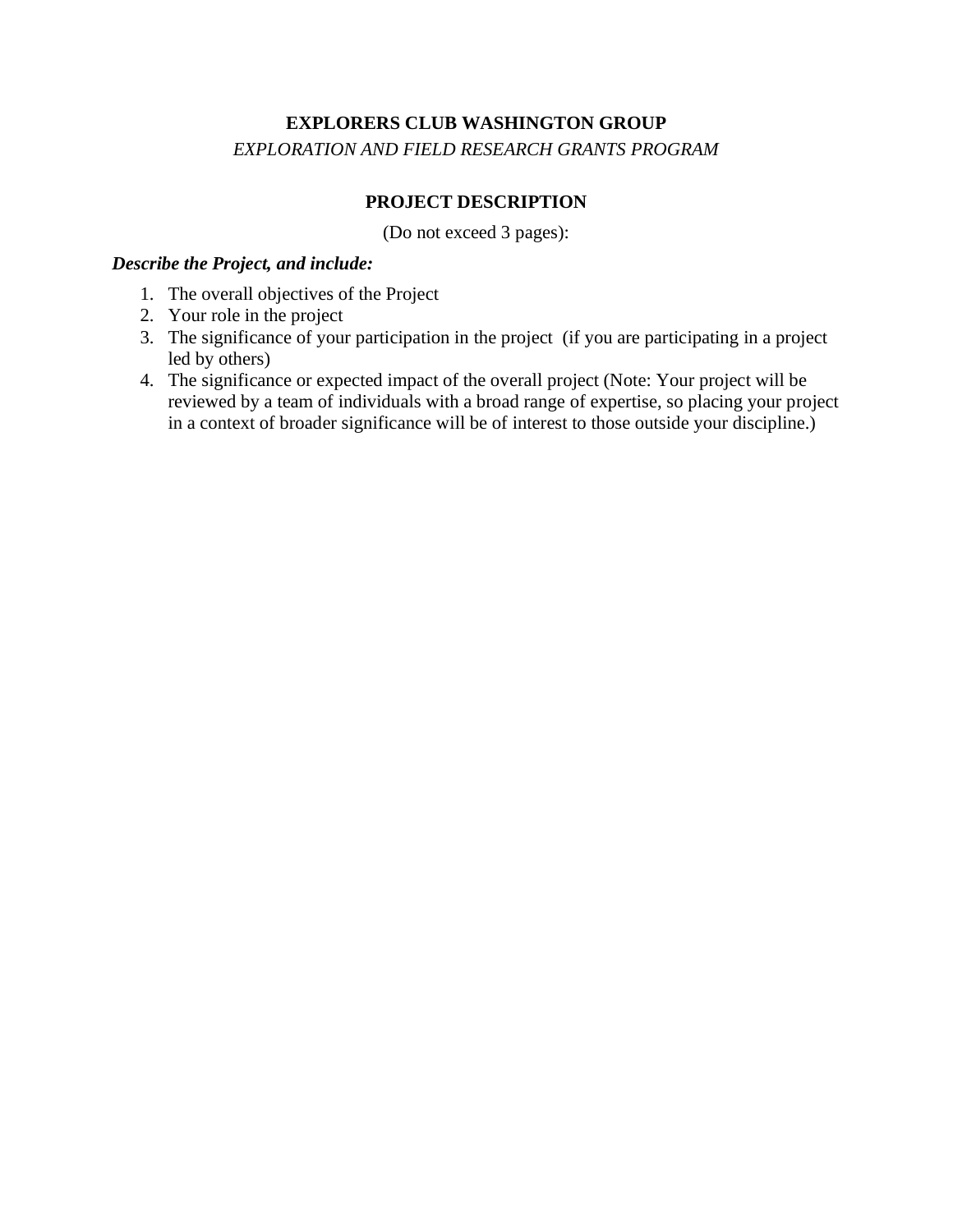#### **BUDGET**

(Note: Most awards range from one to several thousand dollars)

Please provide a budget breakdown with costs listed per item Attach a list of current support (include source and amount) Attach a list of pending grants (include source and amount)